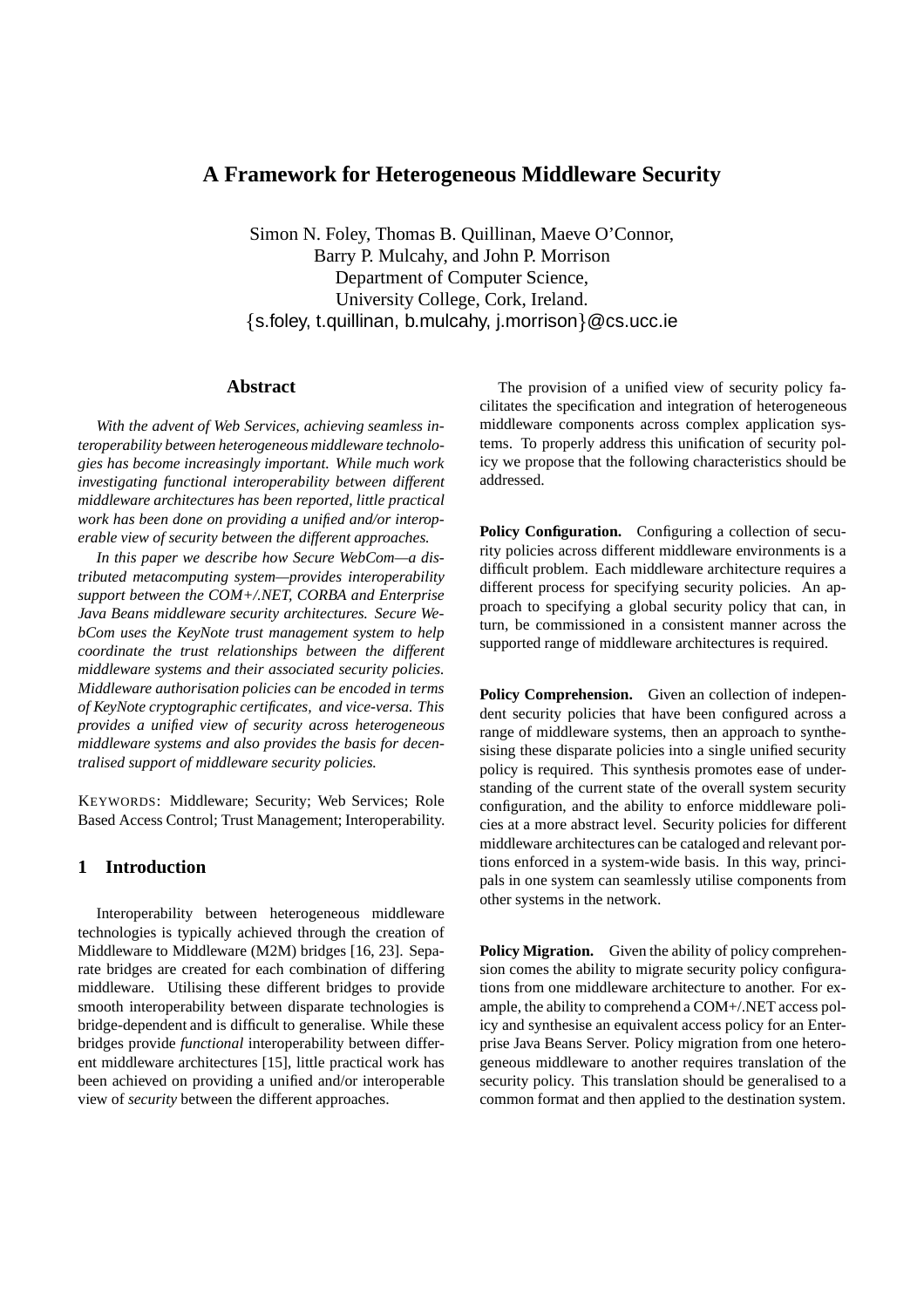**Policy Maintenance.** Security policy configurations change with time as user and application authorisation requirements change. Such maintenance must be properly coordinated across the different middleware systems to ensure that a consistent view of security policy is maintained. Changes to individual middleware security policy configurations must be propagated across the system to ensure consistency; changes to the global policy must be coordinated with changes to the individual middleware security policies. Providing a means to delegate authority between principals within the system is also useful. In this way, a more localised control of the policy is possible.

**Policy Decentralisation.** While providing distributed client-server architectures, traditional middleware security mechanisms such as CORBA [2], Enterprise Java Beans (EJB) [27] and Microsoft COM/.NET [20], are effectively based on centralised security policies. Access is determined either by centralised authorisation servers, or by (possibly replicated) policies at local clients; there is little opportunity to coordinate differing access-controls and policies across different domains and regions. Relying on centralised authorisation servers when supporting heterogeneous middleware creates a bottleneck. The ability to decentralise the security policies is desirable.

Emerging trust management schemes [5, 4, 24] use public key authorisation certificates to specify delegation of authorisation between public keys and can be used to help decentralise authorisation policies. Trust Management is an approach to constructing and interpreting the trust relationships between public keys that are used to mediate security critical actions. Cryptographic credentials are used to specify delegation of authorisation among public keys.

Providing a means to distribute these security policies throughout the different Middleware technologies requires a generic bridge between the different systems. WebCom [22] is a distributed metacomputing architecture that provides interoperability between different middleware. Web-Com applications are developed using a variety of CORBA, Enterprise Java Beans (EJB) and Microsoft COM/.NET components; WebCom coordinates their execution across the appropriate client/servers, according to a condensed graph [21] that defines the execution sequencing rules for the application. Secure WebCom [14] uses Trust Management [4, 6, 9, 24] to manage authorisation within WebCom. Cryptographic authorisation credentials are used to determine whether it is permitted for a middleware client/server to execute a component. In [14], Secure WebCom uses KeyNote [4] to manage these trust relationships<sup>1</sup>.

In this paper we outline how the current version of Secure WebCom is used to provide interoperable security, in particular authorisation, across different middleware environments. This support integrates the authorisation schemes provided by the underlying operating system, the middleware system and KeyNote/trust management based authorisation. The approach provides a number of advantages, addressing the characteristics of Policy Configuration, Comprehension, Migration, Maintenance, and Decentralisation. While conventional middleware security architectures typically rely on a centralised notion of authorisation, KeyNote certificates may be used to promote a decentralised approach. In this paper we show that middleware Role Based Access Control (RBAC) policies can be encoded in terms of KeyNote credentials and vice-versa. This provides a unified view of authorisation within a heterogeneous middleware application system, and also provides the basis for the support of centralised and decentralised RBAC middleware security.

The paper is organised as follows. Section 2 provides an interpretation of authorisation policies in CORBA, EJB and COM middleware in terms of a simple Role Based Access Control Model. An introduction to Trust Management and the KeyNote system in particular, are given in Section 3. Section 4 describes how KeyNote is integrated into WebCom and how interoperability between KeyNote and the underlying middleware security policies is supported. Web-Com facilitates the support of both trust management based policies and underlying middleware policies, as described in Section 5. WebCom provides an environment for developing distributed applications built from different middleware components; Section 6 outlines how such applications can be developed when taking security into consideration.

### **2 Middleware RBAC Security**

Role-based access control (RBAC) [26, 29] is widely used to provide access control in Database management systems, operating systems and Middleware architectures. In RBAC, access rights (permissions) are associated with roles, and users are members of these roles. When a user is assigned to a role, they gain all the permissions of that role in the system. This allows an organisation to model its security infrastructure along the lines of its business. The model suits large organisations very well, since roles, like the job positions that they describe, tend to remain relatively static [26]. A role relates closely to organisation's physical job functions, increasing the usefulness of an RBAC security model. RBAC provides administrators with the ability to easily select appropriate roles for users and, when required, the ability to revoke individual user's rights without modifying the permissions on individual objects.

Role Based Access Control (RBAC) is defined in terms

<sup>&</sup>lt;sup>1</sup>Secure WebCom includes support for SPKI/SDSI. While we use KeyNote in this paper, our results are applicable to SPKI/SDSI.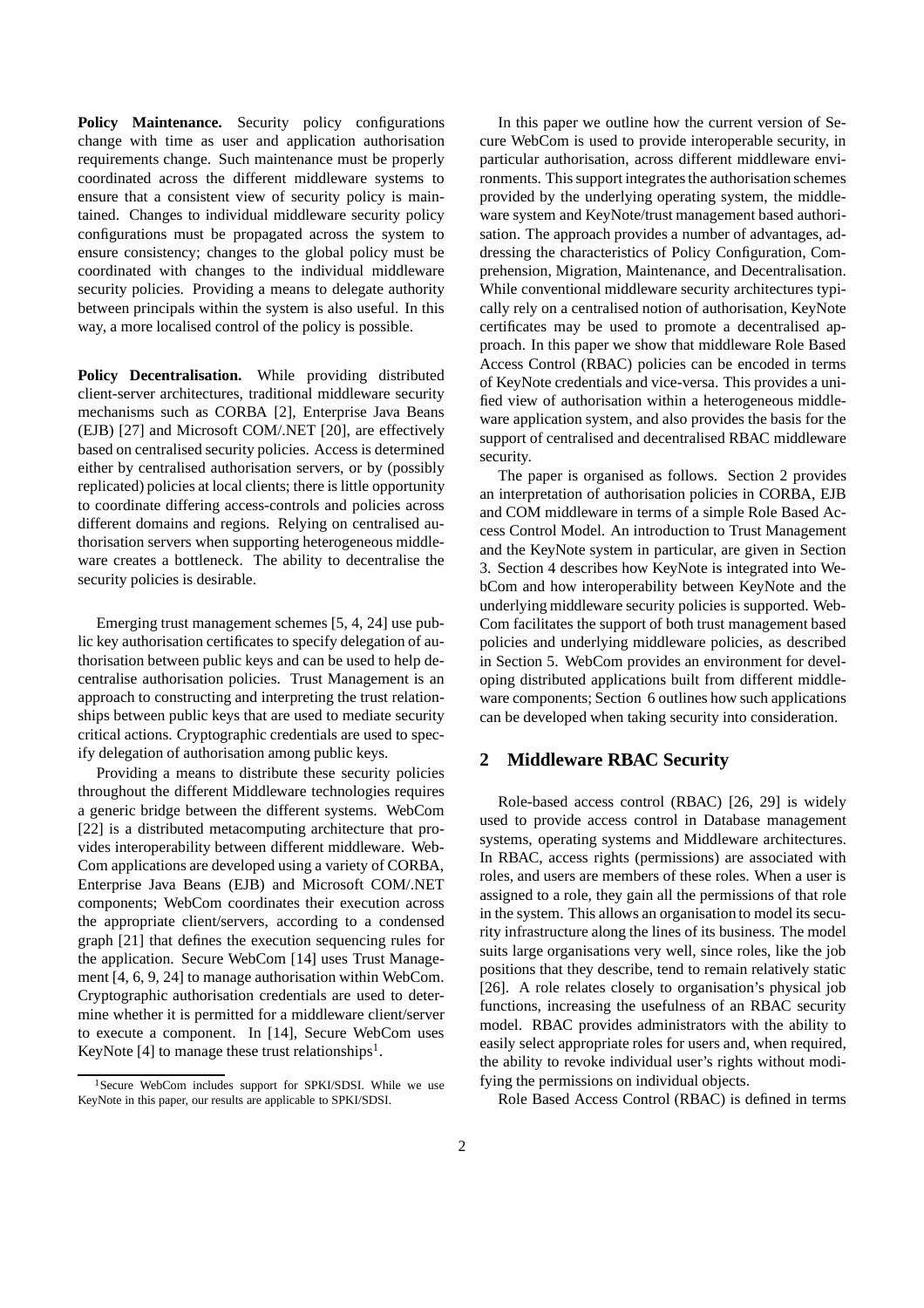of *Users*, *Roles* and *Permissions* [26, 29]. For the purposes of this paper we extend this to include *Domain* and *Object-Type*. A Domain is a logical grouping of roles, analogous to departments in an organisation. Roles are members of these Domains. The same role name may be present in different domains. Permissions are defined in the context of particular object types. For example, the permission read on objects of type SalariesDB entitles the holder to have read access on objects of that type. An RBAC policy is defined in terms of the following relations.

|  | $RolePerm$ : $(Domain \times Role)$                                |
|--|--------------------------------------------------------------------|
|  | $\leftrightarrow$ ( <i>ObjectType</i> $\times$ <i>Permission</i> ) |
|  | $RoleUser$ : $(Domain \times Role) \leftrightarrow User$           |

where  $RolePerm((d, r), (o, p))$  means that the role r (in domain d) holds permission p on an object of type  $o$ , then and  $RoleUser(d, r, u)$  means that user u is assigned to domain-role pair  $(d, r)$ . This extended model is equivalent to the standard RBAC model when  $Domain \times Role$  and  $ObjectType \times Permission$  are regarded as concretisations of abstract Role and Permission. In order to define an appropriate common definition of the RBAC security policies, analysis of the different implementations considered is required.

**Enterprise Javabeans [27]** EJB components encapsulate the business logic of Sun Microsystems Java 2 Enterprise Edition (J2EE) application model. Components reside in a bean container located on a server, running on a host machine. The combination of host, EJB server, and the relevant bean container JNDI [28] name provide the domains of the policy. Roles are bean specific on each server. Users exist globally in each EJB server, and as such can be members of roles in different domains. Users are unique to each EJB server, and are managed by that server. Permissions represent method calls that a role is permitted to make on an EJB object.

**Microsoft COM+/.NET [20]** The DCOM specification [20] extends the COM model to provide remote invocation capabilities. COM was designed to allow application developers to create reusable software components. DCOM allows these software components to be called remotely. COM objects can be anything from a simple software program right up to a complex program, such as Word. COM's RBAC model is an extension of the Windows security model and provides Windows NT *Domain*s, roles unique to each domain, and permissions. For the purposes of this paper, COM permissions are Launch, Access, RunAs.

**Common Object Request Broker Architecture (CORBA) [2]** CORBA is a general and open industry standard for working with distributed objects. It allows the interconnection of objects and applications, regardless of computer language or machine architecture. Using its standard protocol (IIOP) a CORBA-based program on any heterogeneous setup, can interoperate with a CORBA-based program on almost any other heterogeneous setup.

The CORBA RBAC model consists of Roles, Users and Permissions. We consider a Domain to be the name of the machine and the Corba ORB server name, similar to the EJB system. Again Roles are unique to each Domain, and Users can be members of one or many roles. Permissions relate to the method calls on objects of the given object type.

The RBAC policy can be implemented in each of these Middleware systems in a common manner. Figure 1 provides a simple example of an RBAC policy for SalariesDB objects in an organisation with domains (departments) Finance and Sales, and roles Clerk, Manager and Assistant.

# **3 Trust Management**

Unlike identity based authorisation systems, for example those using X.509 [8] certificates, where authorisation is based on linking an identity to a public key, Trust Management addresses the need to associate abilities to public keys. In other words, identity based certificates answer the question "Who is the holder of this public key?" whereas ability based certificates answer the question "What can I trust this public key to do?".

Conventional secure applications verify that certificates have not been revoked, and are signed by a recognised and trustworthy source. The names are then extracted from the certificates and a database is queried to determine if the requested action is authorised. This is cumbersome and aspects, such as the database lookup, are outside of the scope of the certificate system. Furthermore, there is the problem of determining the correct identity of an individual: there may be more than one John Smith in a particular organisation[10].

Trust management systems eliminate the extraction of names and database lookup. The certificates holding the abilities of the public key requesting the action are instead submitted to the trust management system, along with the action request. The trust management system verifies that the action is authorised by the certificates provided. For the purposes of authorisation, trust management systems are not concerned with verifying personal identity of a requester. These questions, while valid security questions,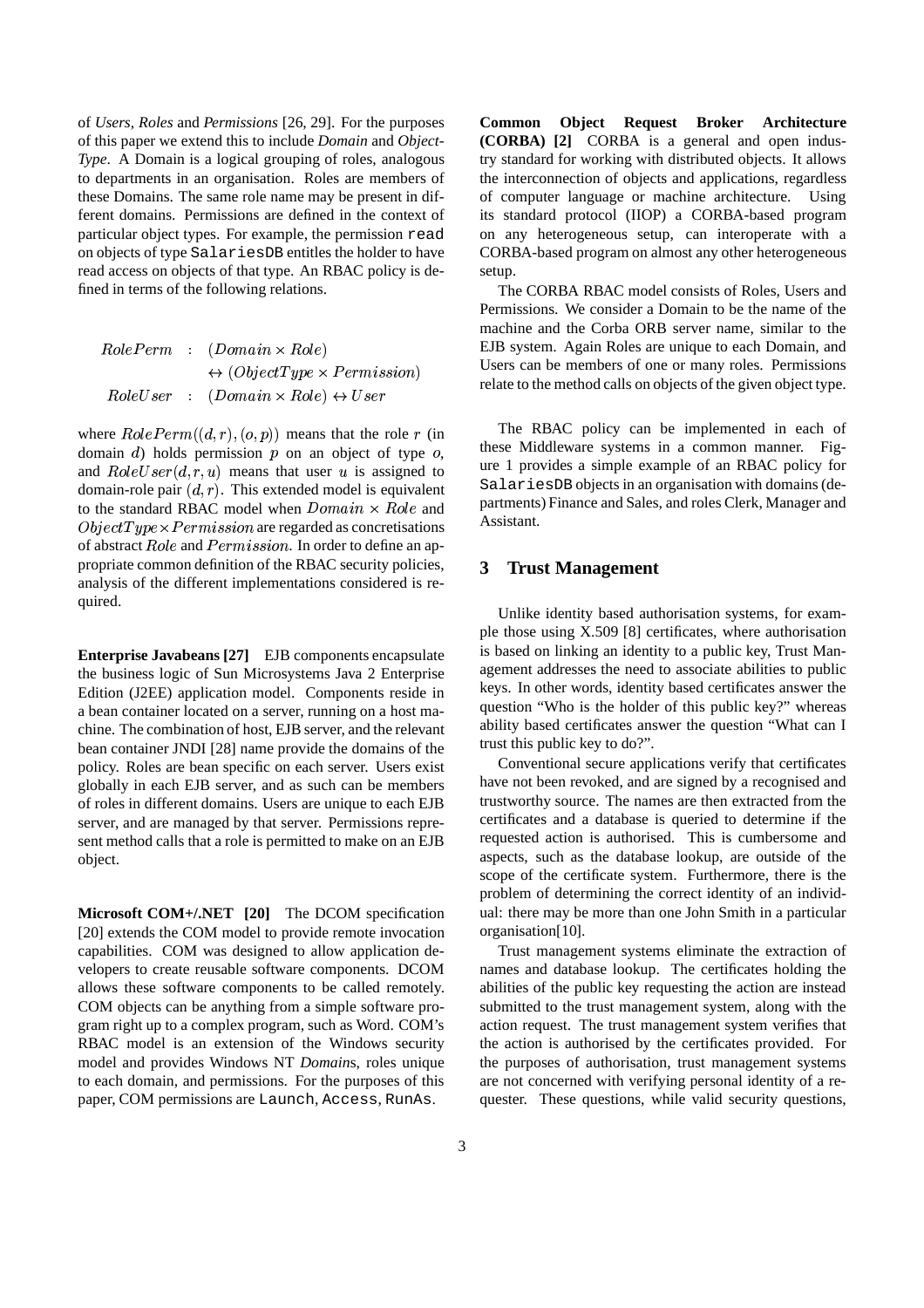|              |           |            | Domain       | Role      | User       |
|--------------|-----------|------------|--------------|-----------|------------|
| Domain       | Role      | Permission |              |           |            |
|              |           |            | Finance      | Clerk     | Alice      |
| Finance      | Clerk     | write      |              |           |            |
|              |           |            | Finance      | Manager   | <b>Bob</b> |
| Finance      | Manager   | read/write |              |           |            |
|              |           |            | <b>Sales</b> | Manager   | Claire     |
| <b>Sales</b> | Manager   | read       |              |           |            |
|              |           |            | <b>Sales</b> | Assistant | Dave       |
| <b>Sales</b> | Assistant | no access  |              |           |            |
|              |           |            | <b>Sales</b> | Manager   | Elaine     |
|              |           |            |              |           |            |

**Figure 1. RBAC relations for a Salaries Database**

are not relevant to an application attempting to determine whether an action is authorised.

Trust Management systems have a number of advantages compared to the traditional systems created using X.509. Policies and certificates are created and maintained separately from the application in a very natural way. The attributes used within the policies/certificates are application defined, and they are represented in a free-form fashion, allowing the application designer to decide what characteristics are required. Changing the format of the attributes does not require changes to the trust management system used. By removing the traditional lookup of an identity's authority, and instead representing that authority within the certificate, applications no longer need to consider the security of where this authority is stored. An additional benefit of utilising a trust management system within applications is that designers and implementers of these applications are required to consider trust management applications explicitly. This in itself encourages good practices when considering the overall security of such applications. Trust management policies are easy to distribute across networks, helping to avoid reliance on centralised configuration of distributed applications.

KeyNote [3, 4] is an expressive and flexible trust management scheme that provides a simple credential notation for expressing both security policies and delegation. A standard KeyNote Application Programming Interface is used by an application to make queries about whether security critical requests (to the application) have authorisation or not. The formulation and management of security policies and credentials are separate from the application, making it straight forward to support trust management policies across different applications. KeyNote has been used to provide trust management for a number of applications including active networks [7] and to control access to Web pages [1].

When a request from an untrusted principal (key) is made to a networked application to execute a particular action, then, authentication notwithstanding, the application must determine whether the key(s) that made the request is authorised. Authorisation comes in the form of digitally signed public key credentials that bind public keys to the authorisation to perform various actions. In practice, authorisation is achieved by a collection of credentials that exhibit the necessary trust relationships between their keys. Given a policy (public keys, trusted in known ways), and a collection of credentials, a network application must determine whether a particular public key is authorised to request a particular operation.

**Example 1** A simple Salaries application runs on a server and accepts requests from clients to access the salaries database of a company (see Figure 1). The request for operation read is made to request an employee's salary information while the request write is used to make modifications to the database. We expect that, in practice, a clerk will have the authority to write to the database (in order to add new employees) and managers will have the authority to both read and write to the database; this authority will be delegated by senior management.

Assume that the owner of public key Kbob is trusted to make requests to the Salaries application. This is specified by the following KeyNote credential<sup>2</sup>.

| Authorizer: POLICY                                   |                                         |  |  |  |  |
|------------------------------------------------------|-----------------------------------------|--|--|--|--|
| llicensees: "Kbob"                                   |                                         |  |  |  |  |
|                                                      | Conditions: app_domain=="SalariesDB" && |  |  |  |  |
| $(\text{oper} == "read"    \text{oper} == "write");$ |                                         |  |  |  |  |

## **Figure 2. Policy Credential allowing Manager Bob to read from and write to the database**

This is a special *policy* credential that defines the conditions under which requests from the licensee key Kbob may be trusted by the application SalariesDB. These conditions are defined using a C like expression syntax in terms of the *action attributes*, in this example, app\_domain and oper which are used characterise the circumstances of a request.

The owner of public key Kbob (The company's finance manager) has the authority to delegate this trust to other

 $2$ Note: this credential does not represent an RBAC role. Such credentials are considered in Section 4.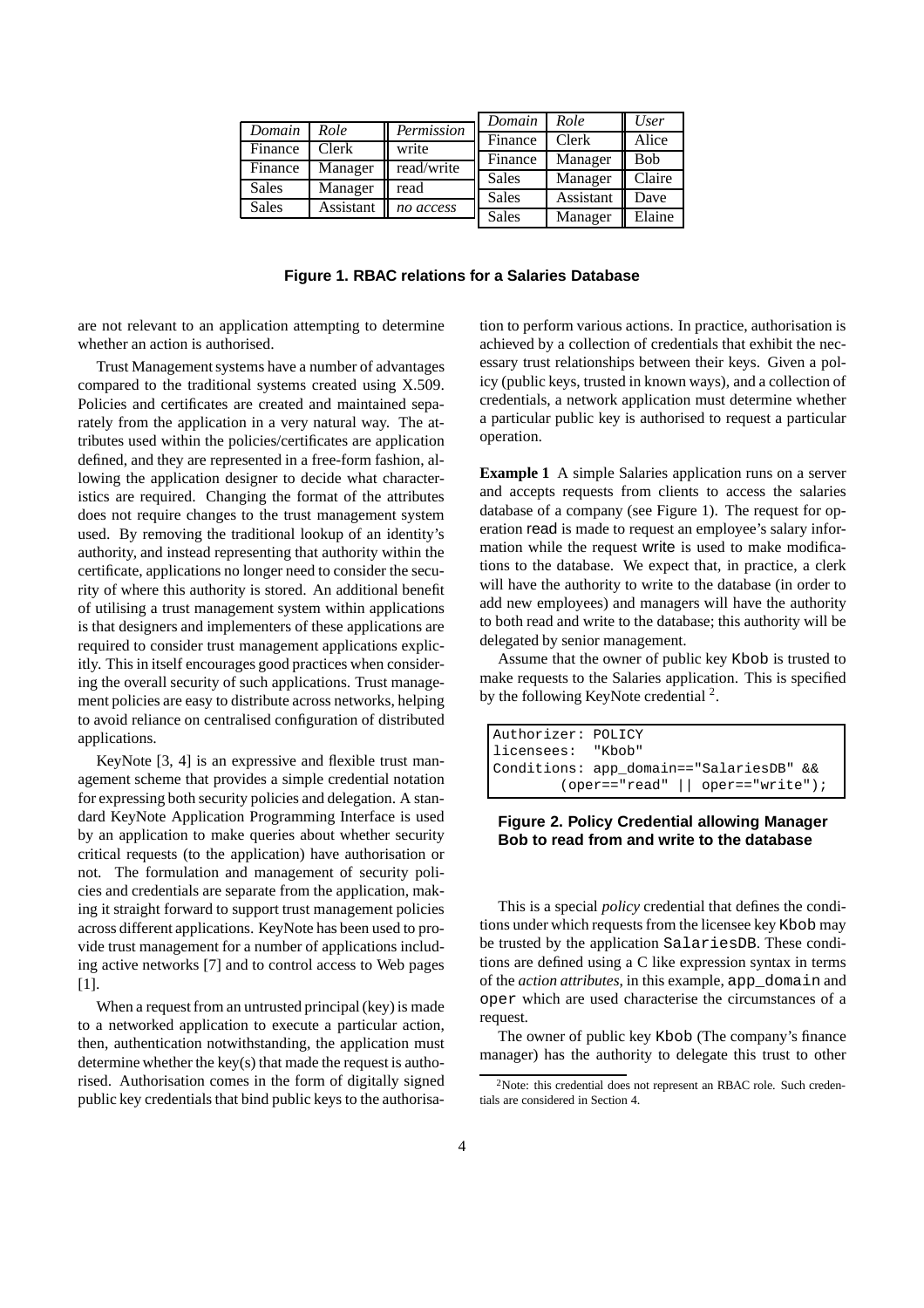

**Figure 3. WebCOM-KeyNote Architecture**

keys and does so by signing the following credential for a clerk who owns public key Kalice.

```
Authorizer: "Kbob"
licensees: "Kalice"
Conditions: app_domain=="SalariesDB"
            && oper=="write";
```
# **Figure 4. Credential allowing Clerk Alice to write to the database**

In signing this credential, authoriser Kbob delegates authority for writing to the database to the key Kalice. When Alice attempts to write to the database (sending a request signed by Kalice), she presents this credential as proof of authorisation. We can confirm that this key is indeed authorised since, by default (policy), we trust Kbob to read and write to the database and Kbob has delegated some of this trust to Kalice, by virtue of signing the credential.  $\wedge$ 

An application may use a Trust Management (TM) scheme such as KeyNote [4] to determine whether requests to it are authorised, without the application having to know about how that determination is made.

**Example 2** When the SalariesDB application (Example 1) queries the KeyNote TM system to determine whether it is safe to execute a particular request, it must specify the circumstances of the query. These circumstances include: *action authorizers*, corresponding to the key(s) that made the request; *action attribute set*, which is a set of action attribute name and value pairs that characterise the request; *policy* credentials, representing the keys that are trusted, and other *credentials* as provided by the requester and/or PKI.

For example, when Kalice requests to write to the database then the order application queries KeyNote with action authorizer Kalice, action attribute set app\_domain -"SalariesDB", oper "write" }, the policy credential for Kbob above, and a set of signed credentials provided by Alice. KeyNote must determine if the given request is authorised based on the evidence provided. The application interacts with KeyNote via calls to the KeyNote API.  $\triangle$ 

The KeyNote architecture provides a level of separation between the provision of security policy authorisation and application functionality. As a software engineering paradigm, techniques that support separation of concerns for security [4, 11], synchronisation [19], and so forth are desirable since they lead to applications that are easier to develop, understand and maintain.

# **4 Secure WebCom**

Secure WebCom [14, 22] is a distributed secure and fault-tolerant architecture that can be used to coordinate the distributed execution of middleware components across a network. A Secure WebCom environment [14] uses KeyNote to help manage the trust relationship with other Secure WebCom environments.

Figure 3 illustrates how the KeyNote trust management scheme is integrated into WebCom by regarding WebCom as an application.

The WebCom master authenticates its clients and uses their credentials to determine what operations it may schedule to them. Each WebCom client has a trust management architecture that is similar to the KeyNote architecture in [4], authenticating the master and using the master's credentials to determine whether it is authorised to schedule the operation. We originally selected KeyNote because of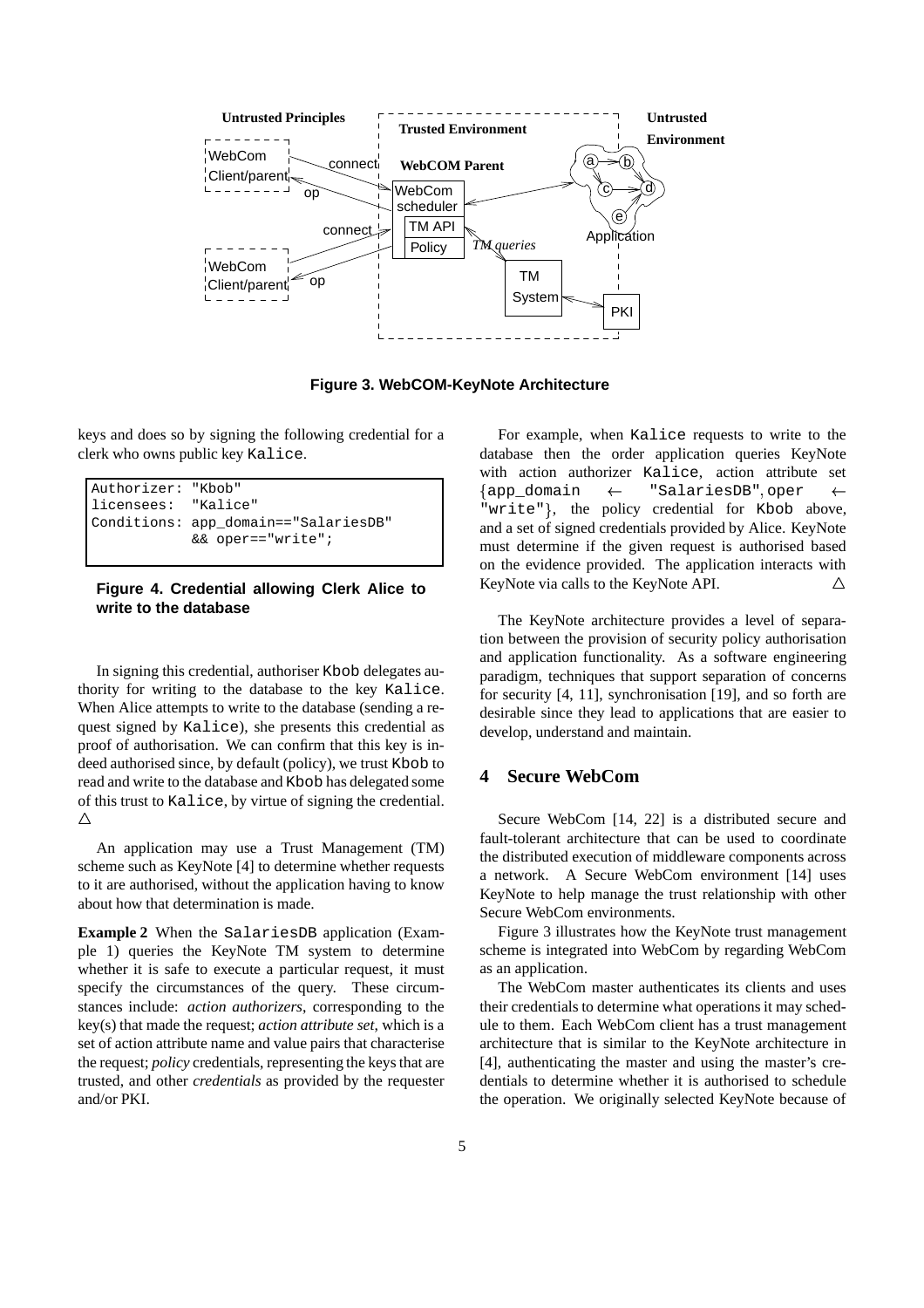```
Authorizer: Policy
Licensees: "KWebCom"
Conditions: app_domain == "WebCom" &&
 ObjectType == "SalariesDB" &&
   (Domain=="Sales" && Role=="Manager" && Permission=="read") ||
   (Domain=="Finance" && Role=="Manager"
     && (Permission=="read"||Permission=="write"))||
   (Domain=="Finance" && Role=="Clerk" && Permission=="write");
```
**Figure 5. WebCom's Policy for the Salaries Database**

its simplicity and expressiveness; as previously noted, we have since used the SDSI/SPKI system in a similar way. KeyNote provides a simple notation for specifying both local security policies and credentials that can be sent over untrusted networks.

A Secure WebCom environment can automatically convert middleware RBAC policies to their equivalent KeyNote policies/credentials, and vice-versa. This provides a high degree of policy interoperability, between the middleware and trust management layer, and also within the different middlewares. In addition to providing a uniform way of specifying RBAC policies for different middleware systems, it also becomes possible to enforce standardised RBAC middleware policies across middleware systems that do not have a configured RBAC policy.

RBAC-like policies can be encoded in terms of equivalent cryptographic certificates/policies [18]. Secure WebCom is configured to support middleware RBAC-like security policies by effectively encoding the  $RolePerm$  and RoleUser relationships (from Section 2) within KeyNote authorisation credentials. This is unlike [18] which integrates authorisation certificates as part of the lower-level middleware system.

Secure WebCom uses KeyNote to determine whether it is safe to execute a middleware component. The circumstances of the action are described in terms of attributes coded within the credentials. WebCom uses the attributes: Domain, ObjectType, Role, Permission which correspond to the RBAC attributes described above.

The  $RolePerm$  table of Figure 1 is encoded as KeyNote Policy credential shown in Figure 5.

This in effect specifies that the WebCom administration key KWebCom is authorised to administer rights in connection with this policy.

Key KWebCom can delegate authorisation for role Manager in domain Finance to Claire by writing and signing the credential shown in Figure 6. While the policy above centralises the  $RolePermission$  table, it could alternatively be decentralised and spread across a number of credentials and additional authorisations and role memberships delegated to other keys. For example, Claire can delegate her role to Kfred by writing the credential shown

```
Authorizer: "KWebCom"
Licensees: "Kclaire"
Conditions: app_domain == "WebCom" &&
   Domain=="Finance" && Role=="Manager";
Signature: ...
```
# **Figure 6. Claire is authorised to be a Manager in the Finance Domain**

```
Authorizer: "Kclaire"
licensees: "Kfred"
Conditions: app_domain=="WebCom" &&
      Domain=="Sales" && Role=="Manager";
Signature: ...
```
### **Figure 7. Claire delegates her Role membership to Fred**

in Figure 7.

### **4.1 Policy Configuration**

It is not necessary to rely on just the security/KeyNote mechanism of Secure WebCom; the underlying middleware and operating system also provide RBAC security mediation. In this case it is necessary to translate the specified KeyNote RBAC policy into its equivalent middleware RBAC security configuration. This support is provided for by WebCom.

On each WebCom environment a secure automated administration service accepts KeyNote credentials and updates the local middleware security policy configuration to reflect the authorisations granted by the credentials. This is currently implemented for COM and EJB middleware systems. For example, Figure 8 outlines how a user, currently registered only in Domain B, is integrated into a COM+ RBAC policy within Domain A. The KeyCOM service of WebCom accepts a policy update request (plus KeyNote credentials) and if valid it updates the security policy in the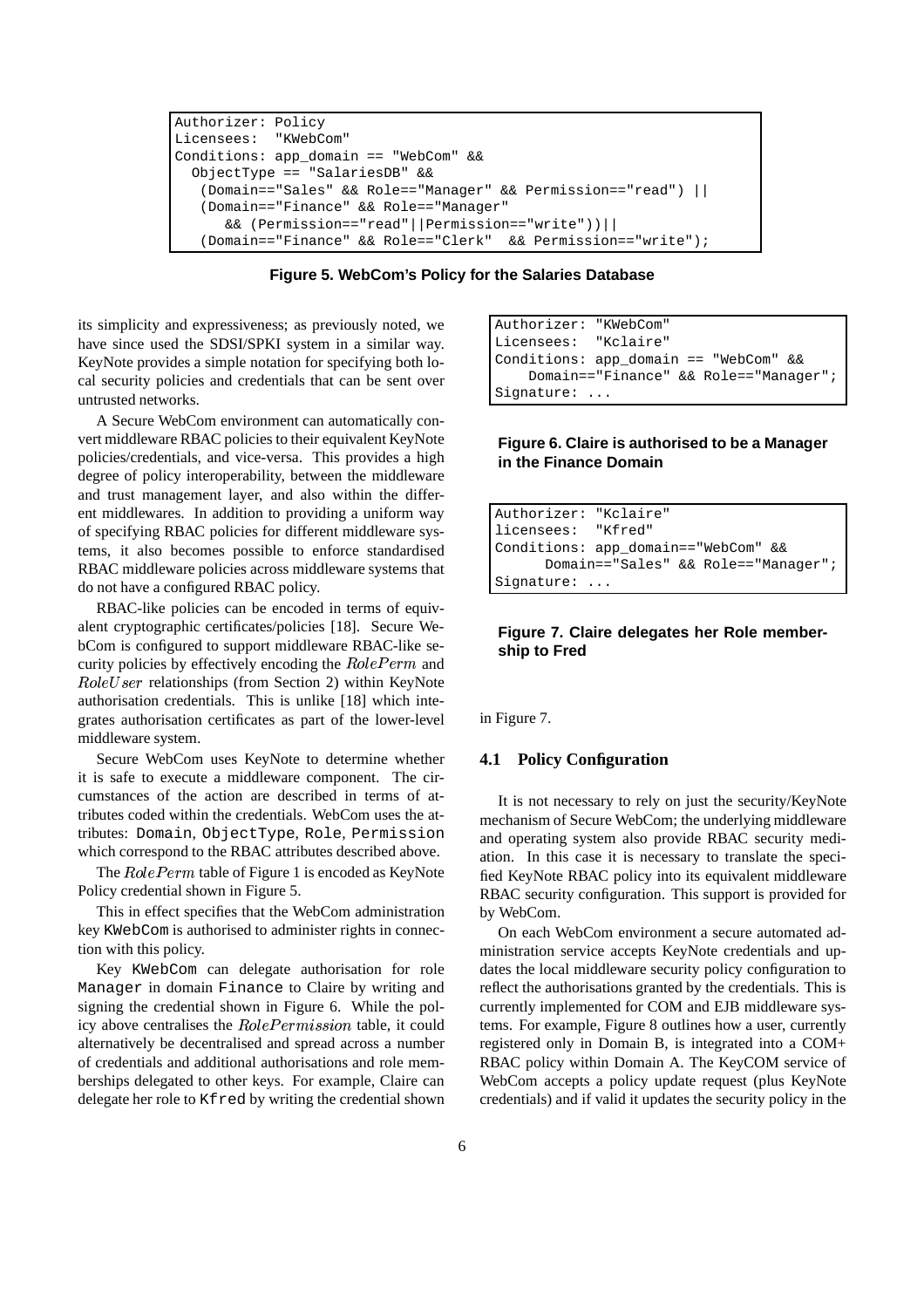

**Figure 8. Decentralised Middleware Architecture**

COM Catalogue (middleware/Windows RBAC policy) with the equivalent authorisation. KeyCOM acts, in effect, as an automated Windows/COM administrator, processing client authorisation requests, while the KeyNote cryptographic credentials facilitate users in delegating authorisation without requiring assistance of non-automated (that is, human) administrators. Similar services exist for other supported middleware systems.

#### **4.2 Policy Comprehension**

It is also useful to translate middleware RBAC policies into equivalent (WebCom) KeyNote RBAC policies. In this case the middleware RBAC policy can alternatively be enforced by Secure WebCom. A middleware RBAC policy comprised of relations  $RolePerm$  and  $RoleUser$  is converted into KeyNote credentials as follows.

The  $RolePerm$  is encoded as a KeyNote Policy that authorises the WebCom Key as administrator for the RBAC policy and is authorised for the given values over attributes domain, role, ObjectType and Permission. For each user (public key) in the  $RoleUser$  table, a credential is generated, and signed by the WebCom key, authorising the user to be a member of the corresponding roles from  $Role User.$ 

This process aids comprehension of the overall policy through the definition of the entire policy in one common format. Using this process it is possible to enforce an equivalent security policy at a more abstract layer.

#### **4.3 Policy Migration**

Migration of existing policies from one middleware system to another is also possible. This interoperability of disparate security policies allows, for example, a new system to be configured with the same policy as an existing system.

Figure 9 illustrates this interoperability with a sample configuration. System  $Z$  is a WebCom Server, while systems  $X, Y$  and  $Z$  are WebCom clients. System  $Z$  security relies on the Windows (W) operating system, COM middleware and KeyNote trust management. These systems could have independent policies, or might require a more homogeneous policy across the different platforms. A WebCom client running on Windows with COM middleware security policy inter-operates with the server. If required, the KeyNote RBAC credentials held by users of System  $Z$  can be used to update the COM $+$  catalogue of System  $Y$ . On the other hand, the COM middleware RBAC policy on System  $Y$  can be translated to equivalent KeyNote credentials and these, in turn, used by System  $W$  which does not have a middleware security mechanism. In addition, if System  $Y$ was a legacy system under migration to System  $X$ , then the KeyNote credentials generated from the legacy COM policy can be used to automatically configure the replacement EJB RBAC policy.

It should be noted that migration of policies between different middleware technologies does not consist of a simple one-to-one mapping. Some interpretation of the security policies must be considered by the translation tools, using techniques such as similarity metrics [13].

### **4.4 Policy Maintenance**

The maintenance of a consistent global policy across the different heterogeneous middlewares is important for the overall security if the system. Making changes to the underlying middleware security policies can lead to inconsistencies between the authorisation of principals on different systems.

Maintaining both middleware and trust management policies is an important aspect of the Secure WebCom system. For example, if a new employee is to be added to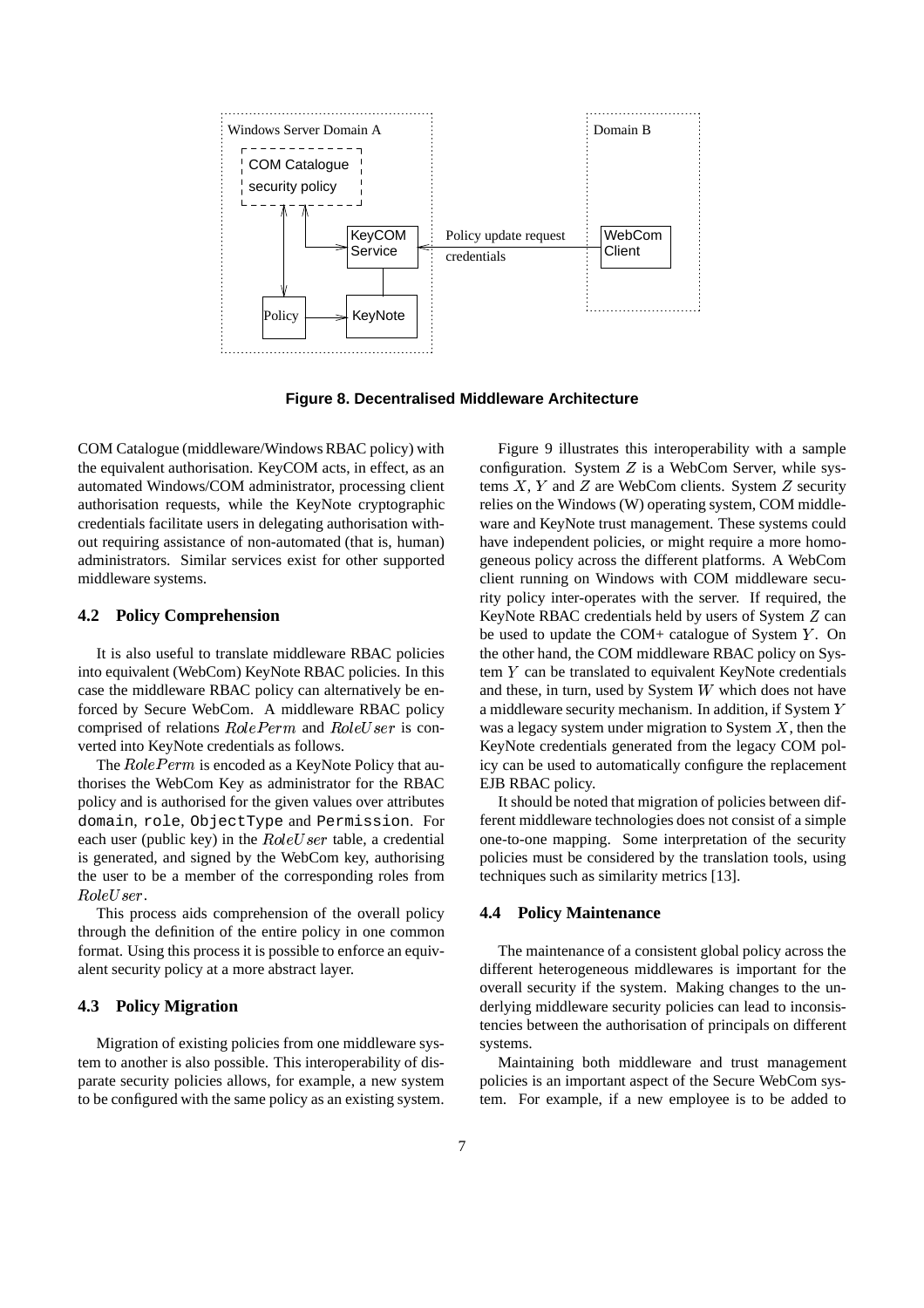

**Figure 9. Interoperating Security Policies**

the existing policy, changes must be propagated to all the relevant heterogeneous system policies. It is possible to add entries to the underlying middleware security policies and then utilise the translation services to propagate these policy changes to the other systems. However, we recommend changing the trust management policy to reflect required changes in the system. This enables the changes to be propagated down the security stack where necessary, while maintaining the consistency of the overall security policy. Making the changes to the trust management policy has additional benefits. For example, a manager can delegate authority to a new employee without requiring detailed knowledge of the underlying systems in use.

The manager can achieve this by the creation of new credentials, assigning the employee the roles required. Figure 7 shows an example of such role delegation. The administrative translation services can update the middleware policies to permit the new employee to use the services appropriate to their function. Maintaining the policy in this fashion has the additional benefit that it provides a high-level view of the overall policy of the organisation.

#### **4.5 Policy Decentralisation**

The trust management system used by WebCom provides the means to make policy decisions in a decentralised manner.

### **5 Stacked Authorisation**

Using the trust management architecture in Secure WebCom requires that the WebCom environment be trusted in the sense that part of the security mediation (authorisation) is performed by the WebCom environment and not the underlying operating system. An advantage of this approach is that since it is independent of the security architecture of the underlying system then it provides a better opportunity for interoperation between heterogeneous platforms that run the WebCom environment. However, since it does not rely on the underlying operating system/middleware authorisation mechanisms, a result is that it increases the software in the trusted computing base.

In the case where the WebCom system is not trusted by the operating system, the security policy of the middleware applications is enforced. This implies that a choice between enforcing the middleware and WebCom security policies must be made.

We address this property by considering how the security mechanisms of the underlying middleware/operating system can be used to provide the basis of security mediation and form a part of the overall WebCom security architecture. This provides a stack of security layers, as depicted in Figure 10. Note that the Level 3 security corresponds to mechanisms encoded within the condensed graph that is used to coordinate the application components. It is used to implement application level workflow security, for example [12], and is not considered in this paper.

These stacked layers of secure WebCom are 'pluggable' in the sense of [17, 25]; for example, in the absence of CORBASec support for a particular ORB, a WebCom environment could be configured so that authorisation is based only on a combination of KeyNote (trust management) and underlying operating system policy.

Using this stackable architecture, applications can be developed that use trust management policies for new components and the middleware security architectures for existing security mediations. This has the benefit of using legacy code and policies, minimising inconsistencies in the conversion of applications.

# **6 Secure Heterogeneous Application Development**

A distributed application is constructed as a condensed graph of components using an Integrated Development Environment (IDE) for WebCom. By integrating secure middleware components into the IDE, it provides a platform to build distributed middleware applications that leverage existing middleware business logic and security policies. Through this approach, programmers can easily build secure and complex distributed applications.

To incorporate the existing middleware components as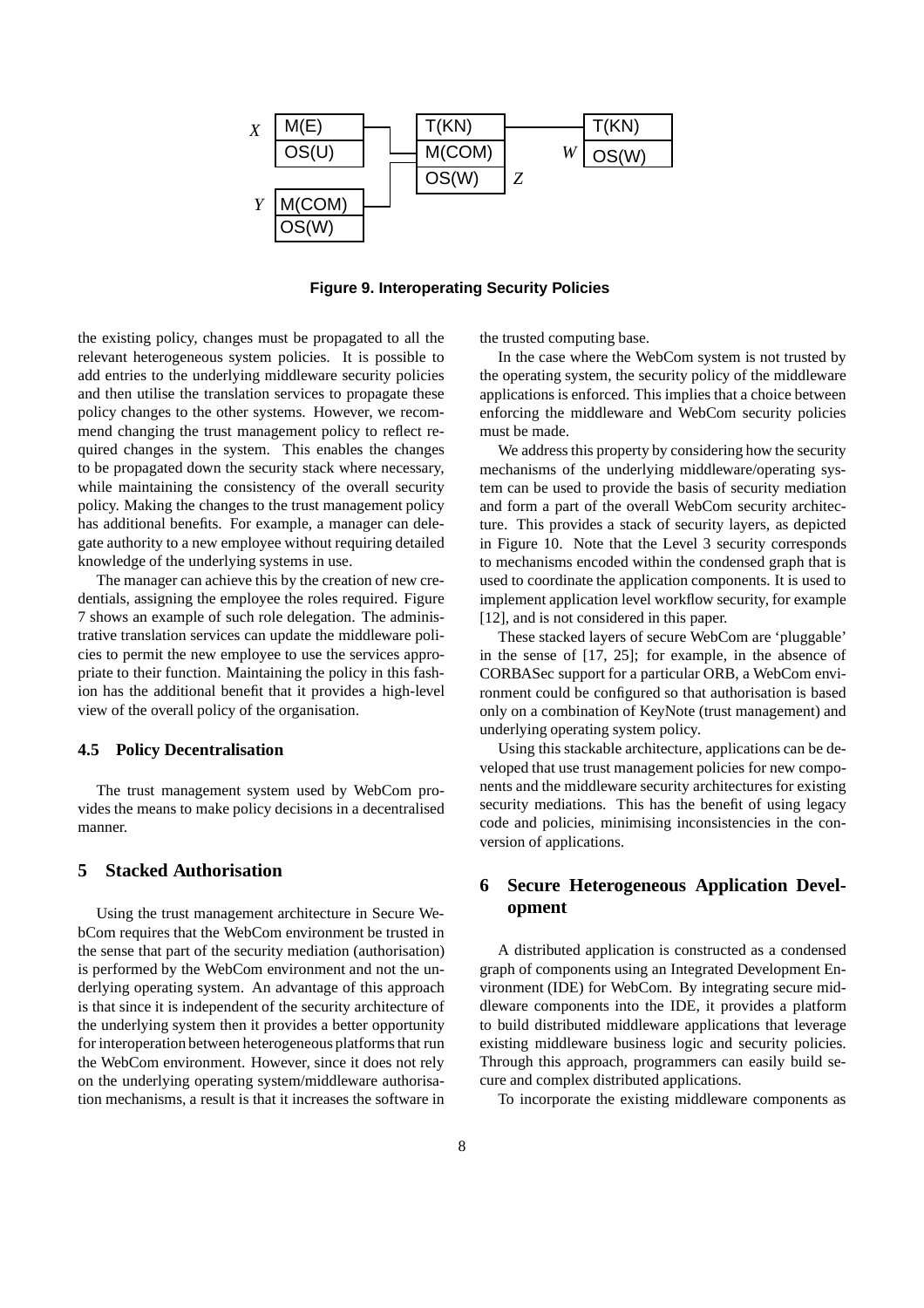

**Figure 10. Stacked Security Architecture in WebCom**

part of a WebCom application, the middleware services need to be interrogated. That is, extract the relevant middleware components, and make them available to application developers through the use of a component palette on the WebCom IDE. Interrogation is achieved using a WebCom plugin specific to the middleware service in question.

To facilitate secure heterogeneous application development the middleware interrogation process also extracts security policy information related to the middleware components. This information is presented in the IDE as an additional palette (Figure 11). The IDE analyses the middleware component currently highlighted, and determines which combinations of domain, role and user is suitably authorised (holds permissions) to execute the selected component.

The programmer may specify any valid combination of domain, role and user for a component to execute under. The Webcom scheduler ensures components are scheduled to the specified domain, role, and user. A partial specification is also supported, for example, allowing the programmer to specify a domain and role for a given component, in which case it will be scheduled to any authorised user in the specified domain and role.

# **7 Discussion and Conclusion**

We have outlined how to provide interoperable security support for the different middleware environments that are supported by WebCom. With this approach, KeyNote certificates provide a decentralised approach for authorisation. We have also outlined how middleware RBAC policies can be encoded in terms of KeyNote credentials and vice-versa. This provides a unified view of security of a heterogeneous middleware application system, and also provides the basis for the support of centralised and decentralised RBAC middleware security.

This system provides the infrastructure to allow different technologies to contribute to the overall security of the system. It provides the ability to construct richer security policies. For example, utilising the existing setup present in legacy systems. Providing such interoperability also raises the potential to transfer relevant parts of security policies, either to enforce them in KeyNote or in the middleware RBAC system, where appropriate.

Traditionally, work in this area has focused on replacing existing security models with Trust Management systems. We have introduced a system that harnesses the existing RBAC systems, and uses Trust Management to create more integrated policies. There are advantages to this approach over existing work, such as [18]. For example, we have the ability to both abstract existing security policies into Trust Management policies and conversely enforce portions of Trust Management policies in terms of middleware RBAC policies.

The system as outlined above has some limitations: in order to maintain a coherent security policy, we must have the ability to name objects in the entire system in a consistent and reliable fashion. The current system provides for making mediation decisions purely on the identifier of the components. Extending this to consider the environment of the component, its inputs, and so forth, is a topic of ongoing research.

### **Acknowledgments**

The support of the Informatics Research Initiative of Enterprise Ireland is gratefully acknowledged.

### **References**

- [1] Apache-ssl release version 1.3.6/1.36. Open source software distribution. http://www.apache.org.
- [2] B. Blakley. *Corba Security. An Introduction to Safe Computing with Objects.* Object Technology Series. Addison-Wesley, 2000.
- [3] M. Blaze. Using the KeyNote trust management system. http://www.crypto.com/trustmgt, December 1999.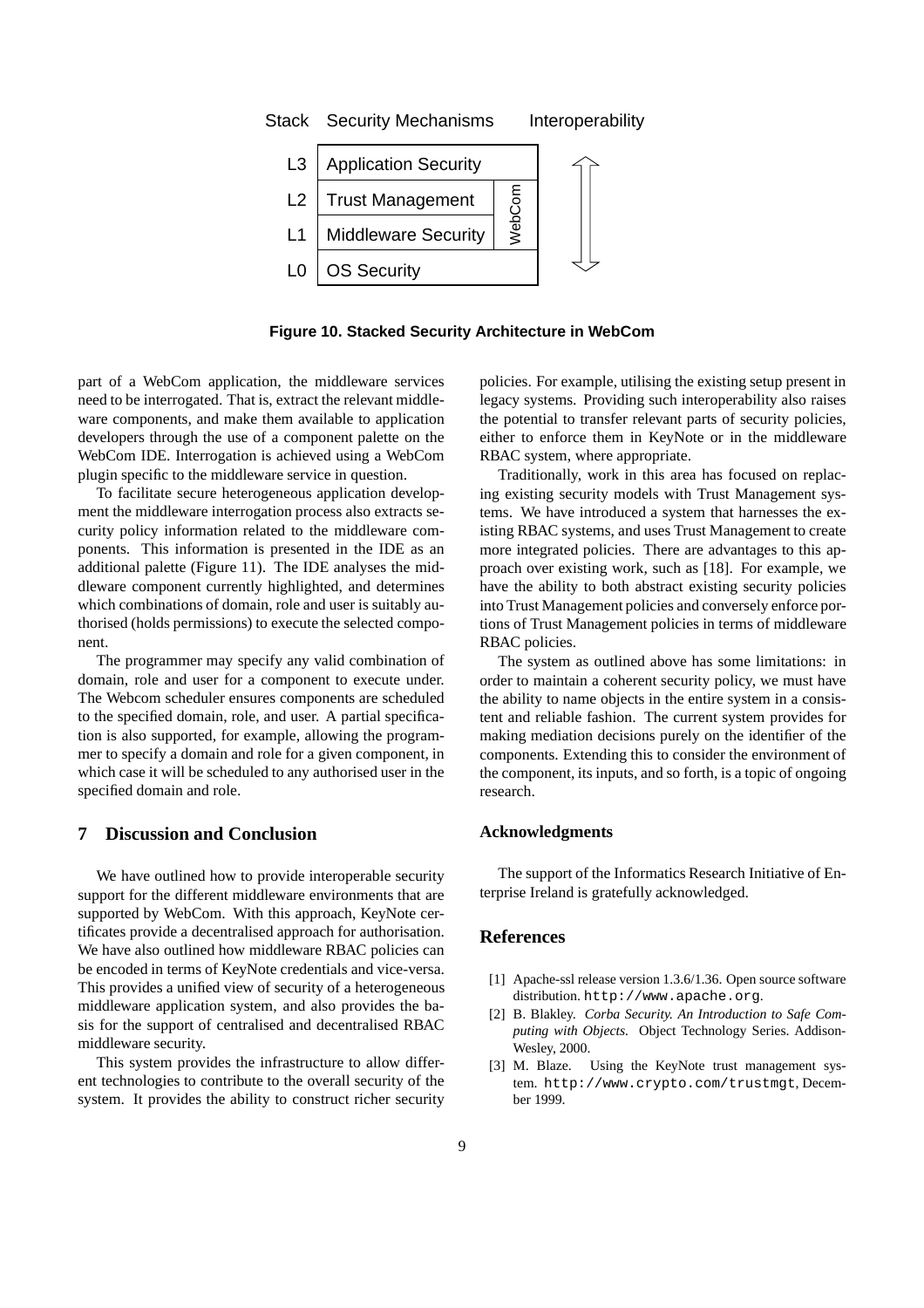

**Figure 11. The WebCom Integrated Development Environment**

- [4] M. Blaze et al. The keynote trust-management system version 2. Sept. 1999. Internet Request For Comments 2704.
- [5] M. Blaze et al. The role of trust management in distributed systems security. In *Secure Internet Programming: Issues in Distributed and Mobile Object Systems*. Springer-Verlag Lecture Notes in Computer Science, 1999.
- [6] M. Blaze, J. Feigenbaum, and J. Lacy. Decentralized trust management. In *Proceedings of the Symposium on Security and Privacy*. IEEE Computer Society Press, 1996.
- [7] M. Blaze, J. Ioannidis, and A. Keromytis. Trust management and network layer security protocols. In *Security Protocols International Workshop*. Springer Verlag LNCS, 1999.
- [8] CCITT Draft Recomendation. *The Directory Authentication Framework, Version 7*, Nov. 1987.
- [9] C. Ellison et al. SPKI certificate theory. Sept. 1999. Internet Request for Comments: 2693.
- [10] C. M. Ellison. The nature of a useable PKI. *Computer Networks*, (31):823–830, 1999.
- [11] S. Foley. A kernelized architecture for multilevel secure application policies. In *European Symposium on Research in Security and Privacy*. Springer Verlag LNCS 1485, 1998.
- [12] S. Foley and J. Morrison. Computational paradigms and protection. In *ACM New Computer Security Paradigms*, Cloudcroft, NM, USA, 2001. ACM Press.
- [13] S. N. Foley. Supporting imprecise delegation in keynote using similarity measures. In *Proceedings of The Sixth Nordic Workshop on Secure IT Systems*, pages 101–119, Copenhagen, November 2001.
- [14] S. N. Foley, T. B. Quillinan, and J. P. Morrison. Secure component distribution using webcom. In *Proceeding of the 17th International Conference on Information Security (IFIP/SEC 2002)*, Cairo, Egypt, May 2002.
- [15] R. Geraghty, S. Joyce, T. Moriarty, G. Noone, and S. Joyce. *COM-CORBA Interoperability*. Number ISBN: 0-130- 96277-5. Prentice Hall PTR, 1998.
- [16] J. Hugues, F. Kordon, L. Pautet, and T. Quinot. A case study of middleware to middleware: Mom and orb interoperability. In *Proceedings of the 4th International Symposium on Distributed Objects and Applications (DOA'02)*, Irvine, CA, USA, Oct. 2002. University of California, Irvine.
- [17] N. Itoi and P. Honeyman. Pluggable authentication modules for Windows NT. In *Proceedings of the 2nd USENIX Windows NT Symposium*, pages 97–108, Seattle, Washington, August 1998.
- [18] T. Lampinen. Using SPKI certificates for authorization in CORBA based distributed object-oriented systems. In *4th Nordic Workshop on Secure IT systems (NordSec '99)*, pages 61–81, Kista, Sweden, November 1999.
- [19] C. Lopes and K. Lieberherr. Abstracting process-to-process relations in concurrent object-oriented applications. In *European Conference on Object-Oriented Programming (ECOOP)*. Springer Verlag LNCS 821, 1994.
- [20] Microsoft Corporation. *Microsoft Platform SDK. The COM Library. Microsoft Developer Network.*, 0.9 edition, October 1995. http://www.msdn.microsoft.com.
- [21] J. Morrison. *Condensed Graphs: Unifying Availability-Driven, Coercion-Driven and Control-Driven Computing*. PhD thesis, Eindhoven, 1996.
- [22] J. Morrison, D. Power, and J. Kennedy. A Condensed Graphs Engine to Drive Metacomputing. Proceedings of the international conference on parallel and distributed processing techniques and applications (PDPTA '99), Las Vagas, Nevada, June 28 - July1, 1999.